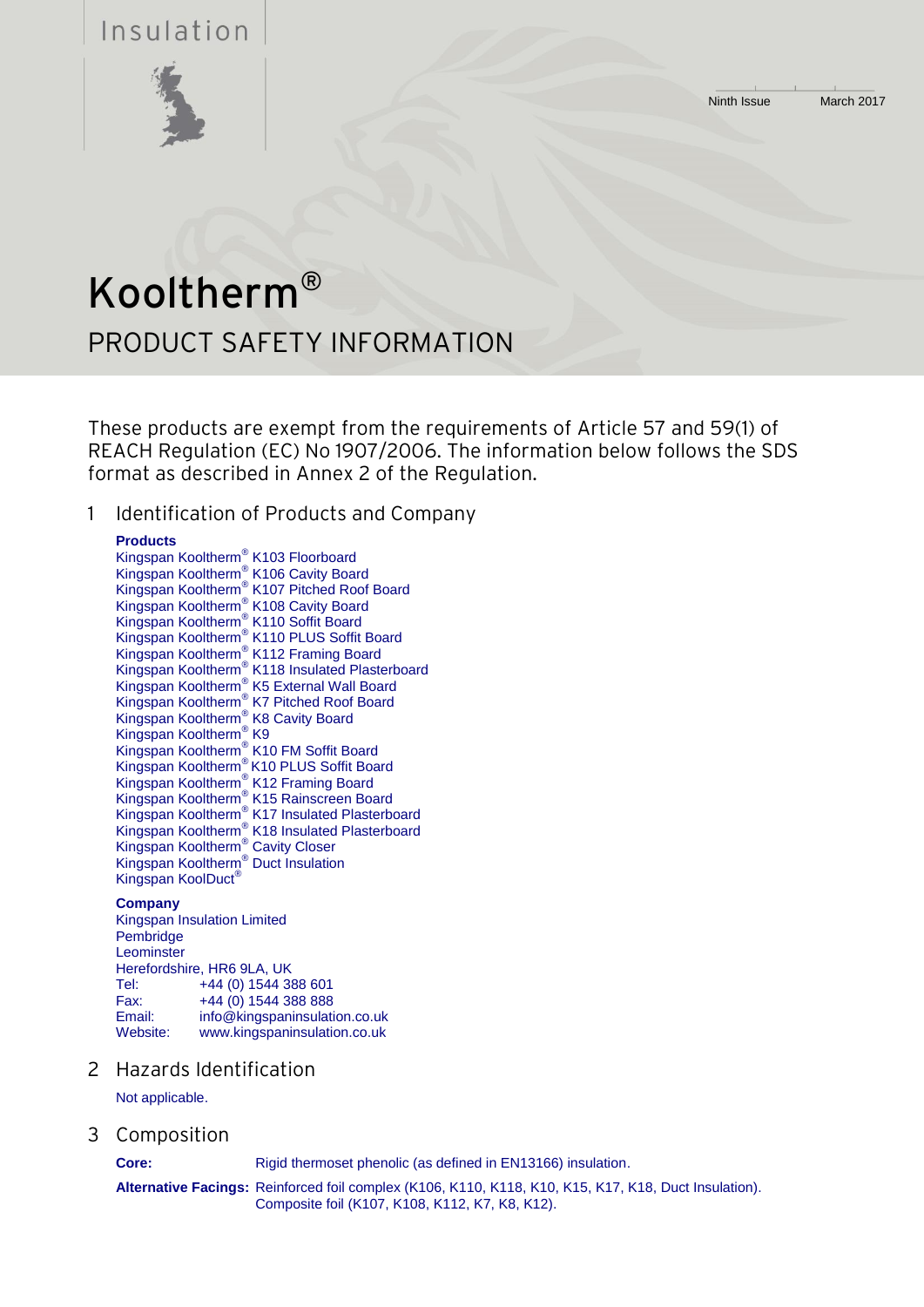Glass tissue (K103, K110, K110 PLUS, K118, K3, K5, K9, K10, K10 PLUS, K17, K18, Duct Insulation). Non-combustible building board (K110 PLUS, K10 PLUS) Polypropylene fleece (K106) Plasterboard (K118, K17, K18). PVC (Cavity Closer).

# 4 First-Aid Measures

**Inhalation:** Dust is non-hazardous. Remove the person to fresh air. **Skin:** Non-sensitising. When facings containing glass fibres are handled, skin irritation may occur. Wash carefully using soap and water or a proprietary cleanser to remove. **Eyes:** Dust particles should be removed by flushing with clean water.

**Ingestion:** No information available.

**Other:** Seek medical attention if discomfort persists.

#### 5 Fire-Fighting Measures

It is prudent to take precautions against ignition, fire spread and smoke hazard.

**Suitable media:** Waterspray (fog), foam, CO<sub>2</sub> or dry chemical.

**Un-suitable media:** Not applicable.

Fire fighters should use self contained breathing apparatus and saturate burning foam with water from a spray nozzle. Dust is classified as weakly explosive (St. Class 1).

#### 6 Accidental Release Measures

Not applicable.

#### 7 Handling and Storage

Store in original packing in a location free from any ignition hazard such as open flames, cutting and welding torches, high surface temperature electric heaters and other forms of direct radiant heat.

Keep product protected from the elements. Ensure stability of stack and provide adequate aisle space for access between stacks.

# 8 Exposure Controls / Personal Protection

**Inhalation:** Dust is non-hazardous.

| It is recommended that gloves be worn when handling the products.                                                                                                                                                 |
|-------------------------------------------------------------------------------------------------------------------------------------------------------------------------------------------------------------------|
| Eye protection recommended during mechanical cutting.<br>When installing a product with reflective foil facings in very bright or sunny weather it is advisable to<br>wear UV protective sunglasses or goggles.   |
| Non-sensitising.<br>It is recommended to wear gloves when handling the products.<br>When installing a product with reflective facings in bright sunlight, it is advisable to consider skin<br>protection from UV. |
| The products are non-load bearing.<br>Access and work should not be carried out on un-supported boards.<br>The smooth facing used on some Kooltherm products can be slippery underfoot when wet.                  |
|                                                                                                                                                                                                                   |

# 9 Physical and Chemical Properties

**Appearance:** Peach / yellow / brown foam with reinforced foil complex, composite foil, bitumen coated perlite, glass tissue, plasterboard or PVC facings.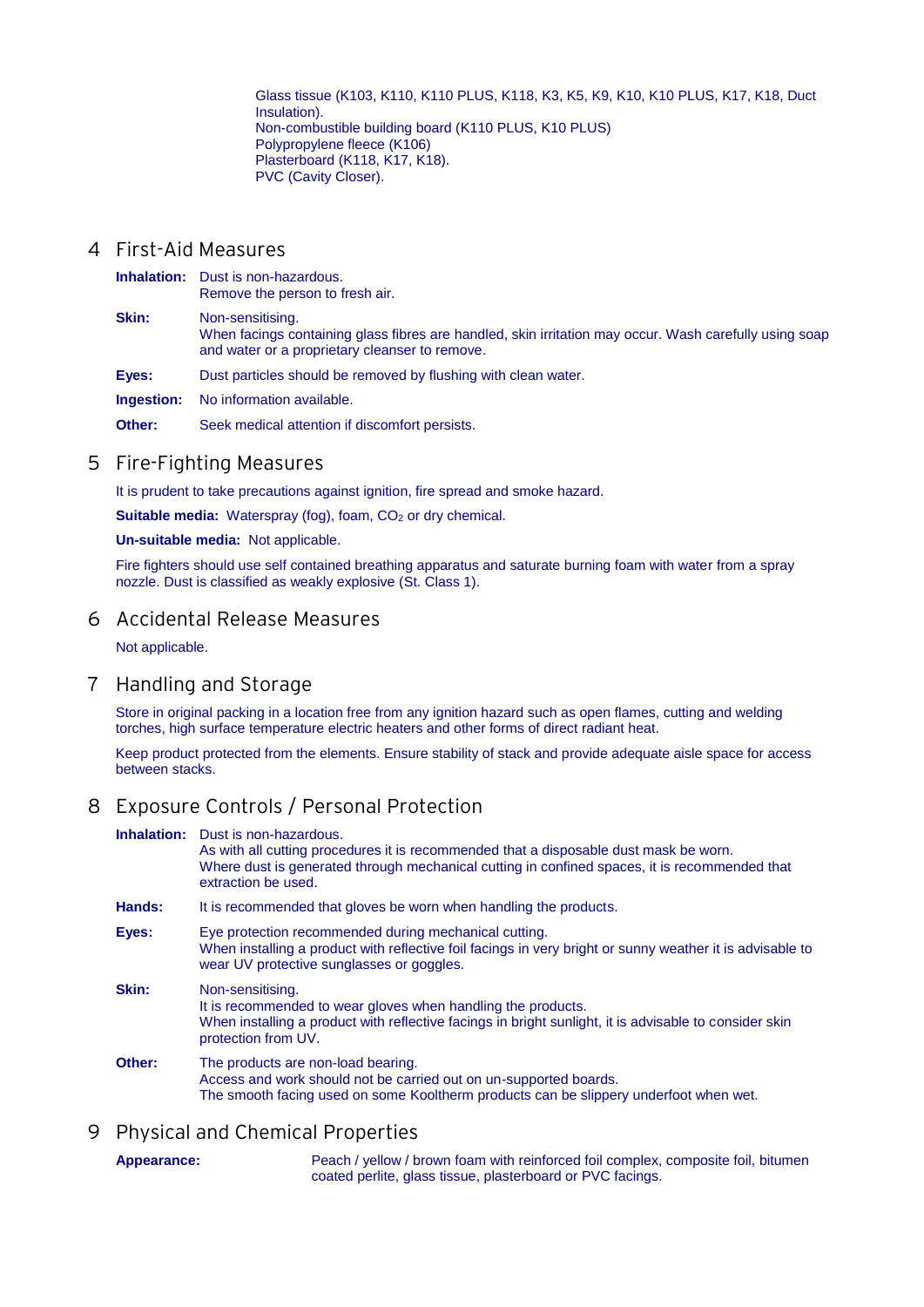| Odour:                         | Negligible.                         |
|--------------------------------|-------------------------------------|
| pH:                            | Neutral under normal conditions.    |
| <b>Melting point:</b>          | Not applicable.                     |
| <b>Flash point:</b>            | Not applicable.                     |
| <b>Insulation density:</b>     | Typically 30-60 kg/m <sup>3</sup> . |
| <b>Solubility in water:</b>    | Insoluble.                          |
| <b>Solubility in organics:</b> | Some liquids might cause swelling.  |
| Other data:                    | None.                               |

# 10 Stability and Reactivity

Stable and un-reactive during normal use (see section 7).

11 Toxicological Information No information available at this time.

# 12 Ecological Information

The products are inert and stable in water and soil.

# 13 Disposal Considerations

Waste insulation is non-hazardous.

Product dust created in the installation process is regarded as nuisance dust only, because of its inert nature. Observe usual safety precautions with polythene bags, wrapping and packaging. Clean, undamaged product may be re-used. Insulation core waste is fully recyclable.

Waste product should be disposed of in accordance with the Waste Hierarchy – Reduce, Re-Use, Recycle.

# 14 Transport Information

Read this section in conjunction with section 7. Ensure security of load and where necessary sheeting / roping should be used. It is recommended that mechanical lifting equipment is used when moving bulk quantities.

# 15 Regulatory Information

Not applicable.

# 16 Other Information

The information contained here is offered in good faith and is based on our current knowledge. We thereby withhold the right to update and amend this document as necessary.

The information should not be taken as guarantee of specific performance and users should make their own assessment and make all applicable personnel aware accordingly.

The wearing of appropriate safety equipment is strongly recommended as a precaution and the product should only be used in its design application.

Users should visit the Kingspan Insulation website or contact the Kingspan Insulation Technical Service Department to ensure information is current.